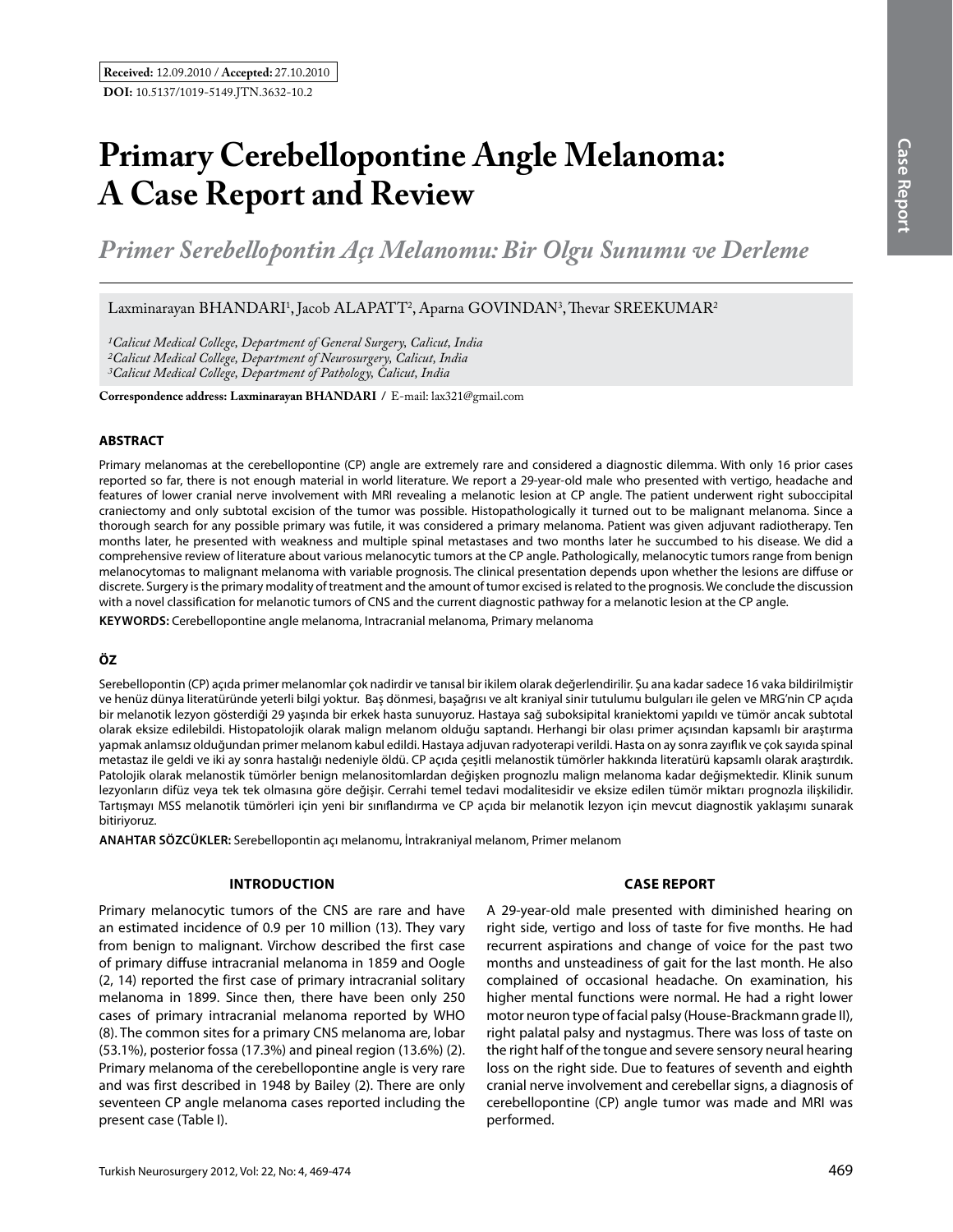| <b>No</b> | <b>Author</b>        | <b>Published in</b>                |                      |  |
|-----------|----------------------|------------------------------------|----------------------|--|
| 1.        | <b>Bailey P</b>      | Intracranial tumors, 1948          | Diagnosed at Autopsy |  |
| 2.        | Bjorkesten G         | Acta Psychol 1949                  | Diagnosed at Autopsy |  |
| 3.        | Albertengo JB        | An Cir 1951                        |                      |  |
| 4.        | <b>Bachtiarow WA</b> | SS Korsako, 1953                   | Diagnosed at Autopsy |  |
| 5.        | Terao H              | Brain Nerve 1968                   |                      |  |
| 6.        | Narayan RK           | Neurosurgery 1981                  | 32 yr M              |  |
| 7.        | Adam P               | J Radiol 1986                      |                      |  |
| 8.        | Braga FM             | Arg Neuropsiquiatr 1989 Dec        | 72 yr F              |  |
| 9.        | Vasdez A             | J Neuroradiol, 1990                |                      |  |
| 10.       | Kamada M             | Progress in Computed Imaging, 2000 | 20 yr F              |  |
| 11.       | Whinney D            | Otology & Neurotology: 2001 Mar    | 29 yr F              |  |
| 12.       | Desai K              | Neurol India, 2001 Jun             | 17 yr F              |  |
| 13.       | Khan P               | Skull Base. 2003 Aug               | 26 yr F              |  |
| 14.       | Oluigbo              | Neurosurgery. 2006 Dec             | 75 yr M              |  |
| 15.       | Piedra MP            | Neurosurgery. 2006 Jul             | 49 yr M              |  |
| 16.       | <b>Brackmann DE</b>  | Otol Neurotol, 2007 Jun            |                      |  |
| 17.       | Bhandari L           |                                    | 29 yr M              |  |

**Table I:** Primary Cerebellopontine Angle Melanoma - Cases Reported Till Date



**Figure 1**: Preoperative MRI T1 weighted image showing hyperintense lesion at the cerebellopontine angle.

Magnetic Resonance Imaging (MRI) revealed a hypointense lesion in the right cerebellopontine cistern on T2-weighted images that was hyperintense on T1-weighted images (Figures 1, 2). The lesion showed minimal enhancement after contrast infusion. Magnetic Resonance Spectroscopy (MRS) demonstrated minimal increase in the choline/NAA ratio and significant elevation of lactate. The possibility of a benign melanin tumor was offered by the radiologist. However, due to the clinical picture we presumed the diagnosis to be either a malignant melanoma or a melanotic schwannoma.



**Figure 2**: Preoperative MRI: T2 weighted image showing hypointense lesion at the right cerebellopontine cistern.

After preoperative work up, the patient was scheduled for right suboccipital craniectomy. Intraoperatively, the lesion was found to be firm and tough. It was not easily removed either with suction or CUSA. The lesion had to be cut and removed using cutting loupes. The bulk of the tumor was removed, leaving behind a margin of the tumor close to the brainstem (Figures 3, 4, 5).

Microscopic examination revealed a cellular neoplasia composed of large cells with vesicular nuclei and prominent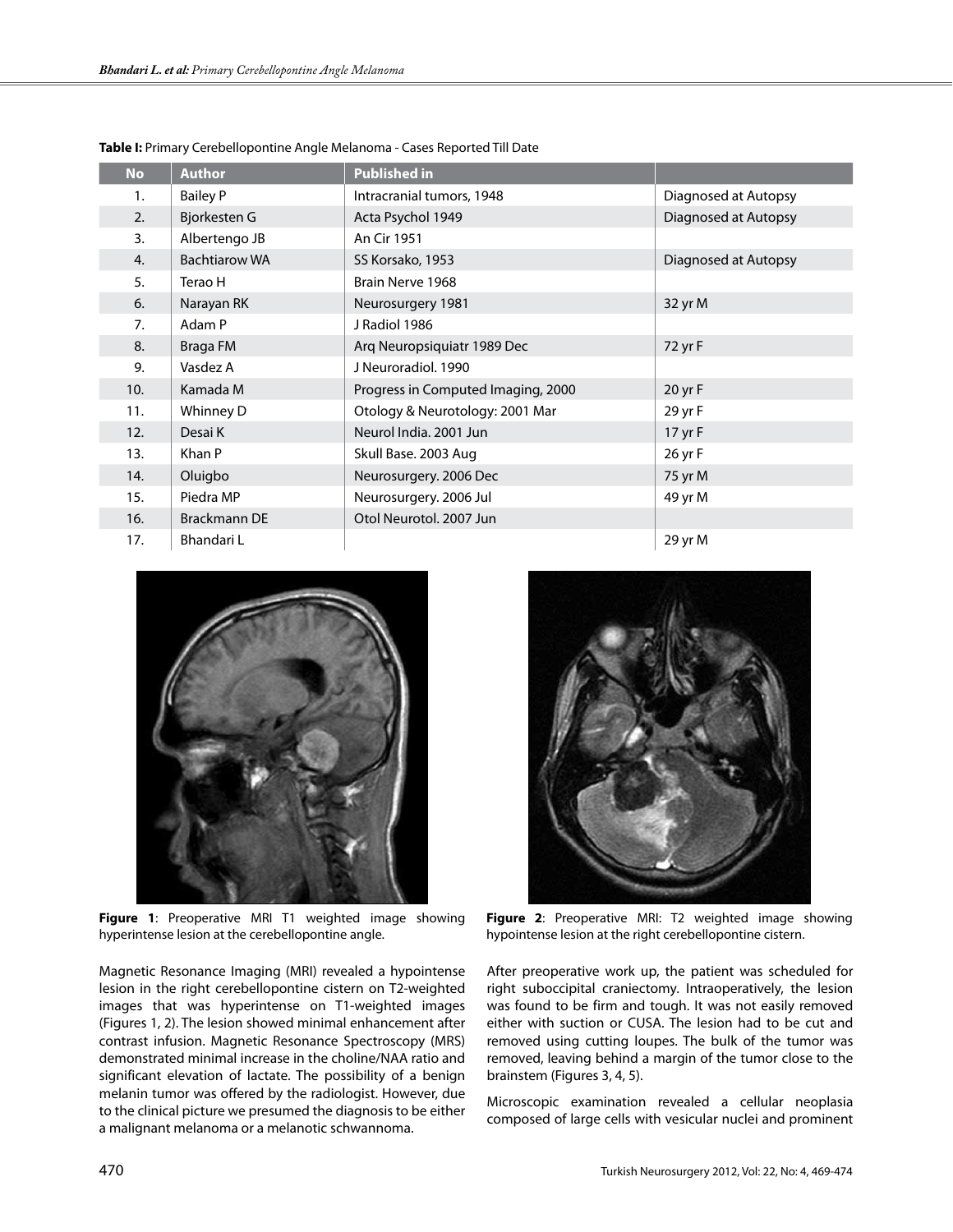

**Figure 3**: Intraoperative image showing the black colored tumor at the cerebellopontine angle.



**Figure 4**: Intraoperative image showing resection of the tumor.

**Figure 5**: Resected specimen.

nucleoli. Several cells showed dense intra-cytoplasmic deposits of melanin pigment. The mitotic rate was high, about 7/10 HPF and focal areas of necrosis were seen (Figures 6, 7). Thus a diagnosis of malignant melanoma was made. A thorough search of the primary consisting of dermatological evaluation, ophthalmological evaluation, X-ray of the chest and ultrasonography of abdomen was fruitless. We therefore concluded the lesion to be primary melanoma of the cerebellopontine angle.

The immediate postoperative stage was uneventful. The patient was given adjuvant radiotherapy of 5220 cGy over 29 cycles. At two-month follow up the patient remained asymptomatic but follow up Computed Axial Tomography (CAT) showed the presence of tumor remnant (Figure 8). After ten months, the patient presented with weakness in both lower limbs. MRI showed residual tumor and multiple spinal



Figure 6: Microphotograph showing the arrangement of pigment laden tumor cells in loose nests and short fasicles (H&E X 100).



Figure 7: Large, pleomorphic tumor cells with prominent eosinophilic nucleoli and intracytoplasmic dark brown pigment (H&E X 400).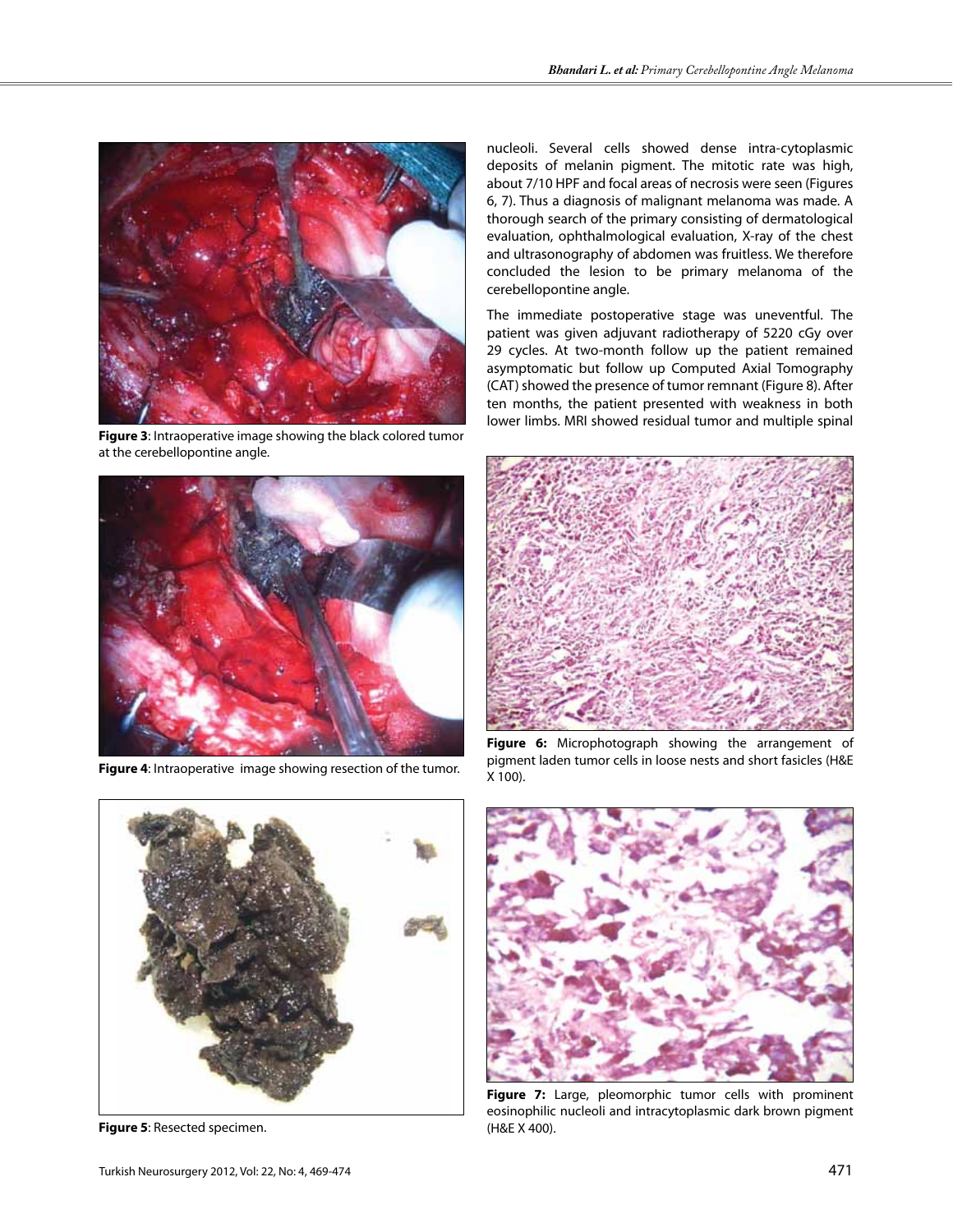

**Figure 8:** Postoperative CT after 2 months showing residual tumor.



**Figure 9:** Postoperative MRI after 12 months showing residual lesion (Black arrows) and multiple spinal metastasis (White arrows).

metastases (Figure 9). Spinal radiation was given which lead to some improvement in motor function of the lower limbs. However the patient succumbed to his illness one year after diagnosis.

## **Dıscussıon**

Leptomeningeal melanocytes are derived from the neural crest during early embryonic development. Melanocytic melanin is similar to skin melanin and different from neuromelanin, which is found exclusively in neurons. The largest concentration of melanocytes is on the piamater surrounding the medulla and high cervical cord (1), and this may reflect the common location of melanocytomas.

Some authors have proposed that dural melanomas may have a possible origin from leptomeningeal deposits where the leptomeninges penetrate into the dura (4). Alternately, heterotopic tissues have been described in dura mater and it is possible for a melanoma to arise from a heterotopic mass of melanocyte producing neural crest cells (9).

# *Pathology:*

Depending on the biological behavior, Melanocytomas are classified into:

- 1. Well-differentiated Melanocytoma: These are the benign type, containing variably pigmented melanocytic cells arranged in tight nests, sheets, or fascicles. Nuclei are regular, often with small, eosinophilic nucleoli. Mitotic rates range from zero to one per 10 high-power fields (HPF) and MIB-1 staining is low (<1-2%). They tend to occur in the spinal canal and are unlikely to recur after excision.
- 2. Malignant Melanoma: These lie at the other end of spectrum and are the most malignant type. They consist of larger, cytologically atypical, pigmented tumor cells with bizarre, pleomorphic nuclei growing in loose nests or sheets, often with CNS invasion or necrosis. They have high mitotic rates (about 5.7/10 HPF) and high MIB-1 labeling index (about 8.1%). They have a high propensity to recur and a poor prognosis.
- 3. Intermediate Grade Melanocytoma: the intermediate grade melanomas are difficult to define. The histopathological features of intermediate-grade melanocytic tumors lie in between that of melanocytoma and melanoma. They have sheet-like growth patterns, microscopic CNS invasion, and occasional mitoses. MIB-1 staining ranges from 1% to 4%. There have also been 5 reported cases of intermediate grade melanomas turning into frank malignant melanoma. It is therefore likely that these three lesions are the spectrum of a same disease rather than three different clinical entities.

All three types are immunoreactive for HMB-45 and S-100 protein and negative for epithelial membrane antigen (3).

# *Clinical Presentation:*

Melanomas of the CNS have a peak at the  $4<sup>th</sup>$ - 5<sup>th</sup> decades and have a male preponderance. Like all melanomas they are less common in blacks (2). Gibson in 1957 classified primary leptomeningeal melanoma into two groups (9):

Group A or diffuse variety is the rarer one, and more common in adults than in children. In children they are associated with neurocutaneous melanosis (5). Clinically they present with features of raised intracranial pressure and are difficult to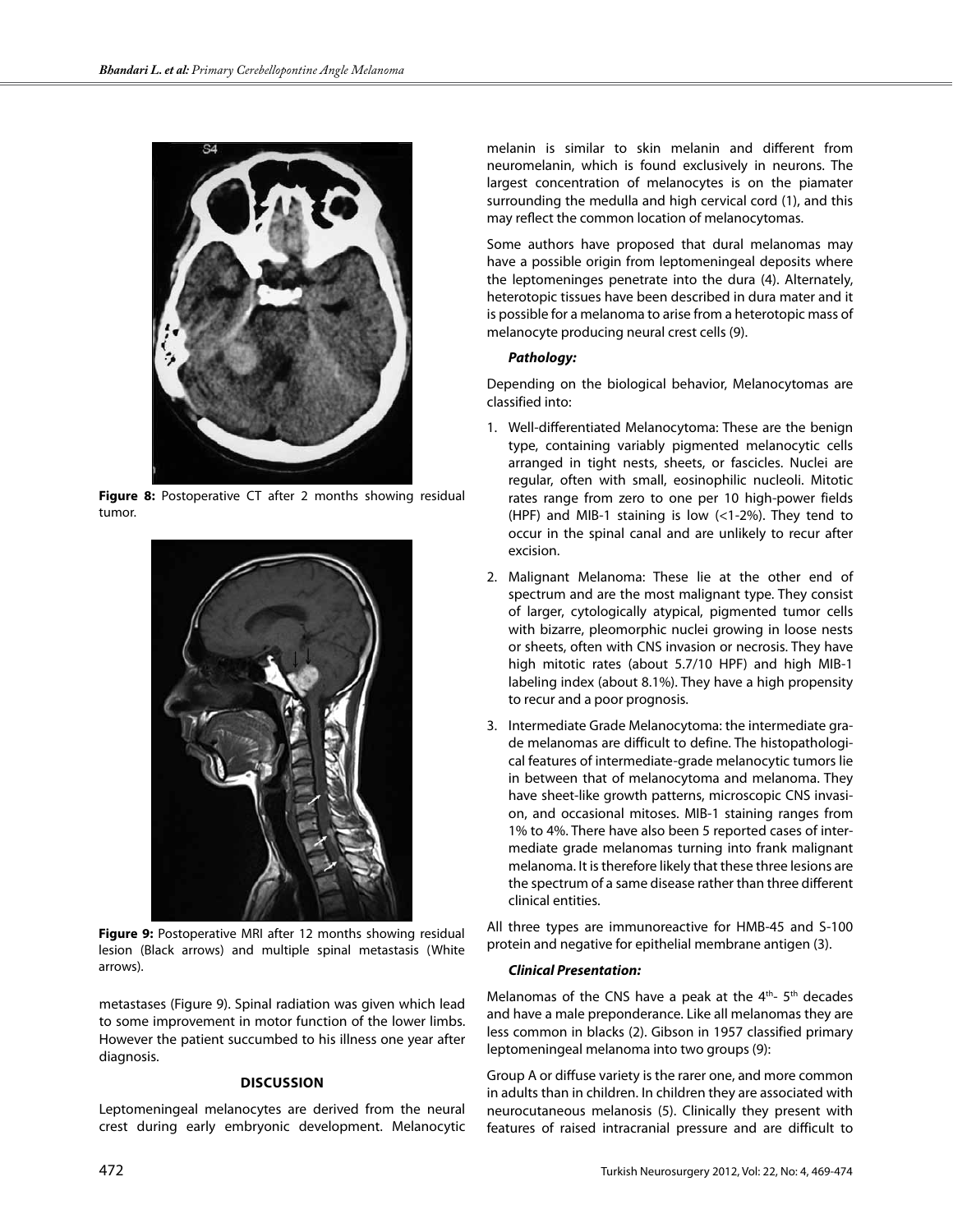pick up on CT/MRI. The antemortem diagnosis is notoriously difficult and it mimics a variety of conditions like lymphoma, leukemia, metastatic carcinoma, subacute meningitis, viral encephalitis, and idiopathic hypertrophic cranial pachymeningitis (12) .

Group B or the discrete variety is the commoner of the two, and presents with features of raised intracranial tension with focal signs and meningism (2). These cases are easily picked up on CAT/MRI. While they are usually diagnosed as an intracranial space occupying lesion, the exact pathology and malignant nature are difficult to assess preoperatively. They have a relatively better prognosis.

## *Diagnosis:*

The typical CAT finding is a contrast enhancing hyperdense mass. On MRI, the classical finding is of a hyperintense lesion on T1 and hypointense lesion on T2. There have been few cases reported with hypointense T1 and iso-high intese T2 WI. These variations are thought to be due to the degree of paramagnetic effect of stable free radicals in melanin and intratumoral hemorrhage (6). Although CAT/MRI point towards the presence of melanin, the exact pathology cannot be determined. It is also difficult to determine whether the lesion is benign or malignant. The only clue on imaging is leptomeningeal dissemination, which is difficult to pick up on CAT/ MRI. There is not enough data to suggest any advantage of Magnetic Resonance Spectroscopy (MRS). MRS in our case demonstrated only a minimal increase in choline/ NAA ratio and pointed towards a benign disease.

The final diagnosis is made by the pathologist, based on the mitotic figures, nuclear atypia and MIB 1 index. If the lesion is at the CP angle, like in our case, it must be differentiated from melanotic schwannoma. Melanotic schwannomas are well circumscribed, partly encapsulated lesions characterized by polygonal and vesicular cells with grooved nuclei. These cells also contain abundant melanin pigment.

Immuno-histochemical markers used are S100 (a protein expressed in cells of neural crest origin), HMB 45 (detects melanosomes) and Melan. Among these S100 has high sensitivity while HMB 45 has high specificity. Since melanocytomas of all grades as well as melanin containing tumors like melanotic schwannomas react positively, they help little to differentiate between these pathological types. (12, 6)

# *Management:*

Surgical excision is the primary mode of treatment. Total excision is better than subtotal excision, not only for melanomas but also in case of melanotic schwannoma and intermediate grade melanoma. (2,3, 6, 11, 4). Total excision anyhow would be impeded by involvement of lower cranial nerves and major vessels.

Use of adjuvant therapies do not share such a similar consensus. Traditionally Chemotherapy and Radiotherapy(RT) had no role in primary CNS melanomas, while some chemotherapeutic agents like Temozolamide and decarbazine were used in metastatic melanoma. (7). RT using fractionized irradiation in high doses has improved response rates for melanomas (10). Gamma knife radiotherapy has shown some benefit in intermediate grade melanocytomas. (4) Among chemotherapeutic agents, DTIC when used along with 1-(4-amino-2 methyl-5-pyrimidinyl) methyl- 3-(2-chloroethyl)-3-nitrosourea hydrochloride (ACNU), and vincristine with OK 432 (picibanil) has shown promising results. (10).

# *Prognosis:*

Melanomas are notorious for their dismal prognosis. The average survival figures for various melanocytic lesions are shown in Table II.

|  |                        |  | <b>Table II:</b> Average Survival of Various Melanotic Lesions at the |  |  |
|--|------------------------|--|-----------------------------------------------------------------------|--|--|
|  | Cerebellopontine Angle |  |                                                                       |  |  |

| <b>Melanotic Lesion</b>                                    | <b>Mean Survival</b>                    |  |  |
|------------------------------------------------------------|-----------------------------------------|--|--|
| Metastatic melanoma                                        | $<$ 100 days                            |  |  |
| Diffuse Melanoma                                           | 6.7 months                              |  |  |
| Solitary melanoma                                          |                                         |  |  |
| 1. Total removal<br>2. Subtotal removal<br>3. Not operated | 19.5 months<br>9.3 months<br>3.4 months |  |  |

The factors determining prognosis are, type of lesion, Involvement of lepromeninges, Amount of tumor excised and MIB 1 index. Among these the most significant one is MIB 1 index.

## **Conclusıon**

After a review of literature we offer the following classification for Melanotic tumors of CNS:

- 1. Primary Melanotic lesions: these are derived from melanocytes leptomeninges and rarely from the dura. Primary melanotic lesions may arise either *de novo* or in the backdrop of neurocutaneous melanosis
	- *a. De novo*: Depending upon their tumor behavior they are further classified as
		- i. Well differentiated melanocytoma
		- ii. Intermediate grade melanocytoma
		- iii. Primary Malignant melanoma
	- b. Neurocutaneous melanosis: It is a rare congenital syndrome characterized by the presence of large or multiple congenital melanocytic nevi and benign or malignant pigment cell tumors of the leptomeninges. The syndrome is thought to represent an error in the morphogenesis of the embryonal neuroectoderm which leads to proliferation of melanin-producing cells in both the skin and the leptomeninges. ( 5)
- 2. Other primary tumors of CNS with melanotic elements: These tumors arise from non-melanoma cells of CNS. They acquire melanin.